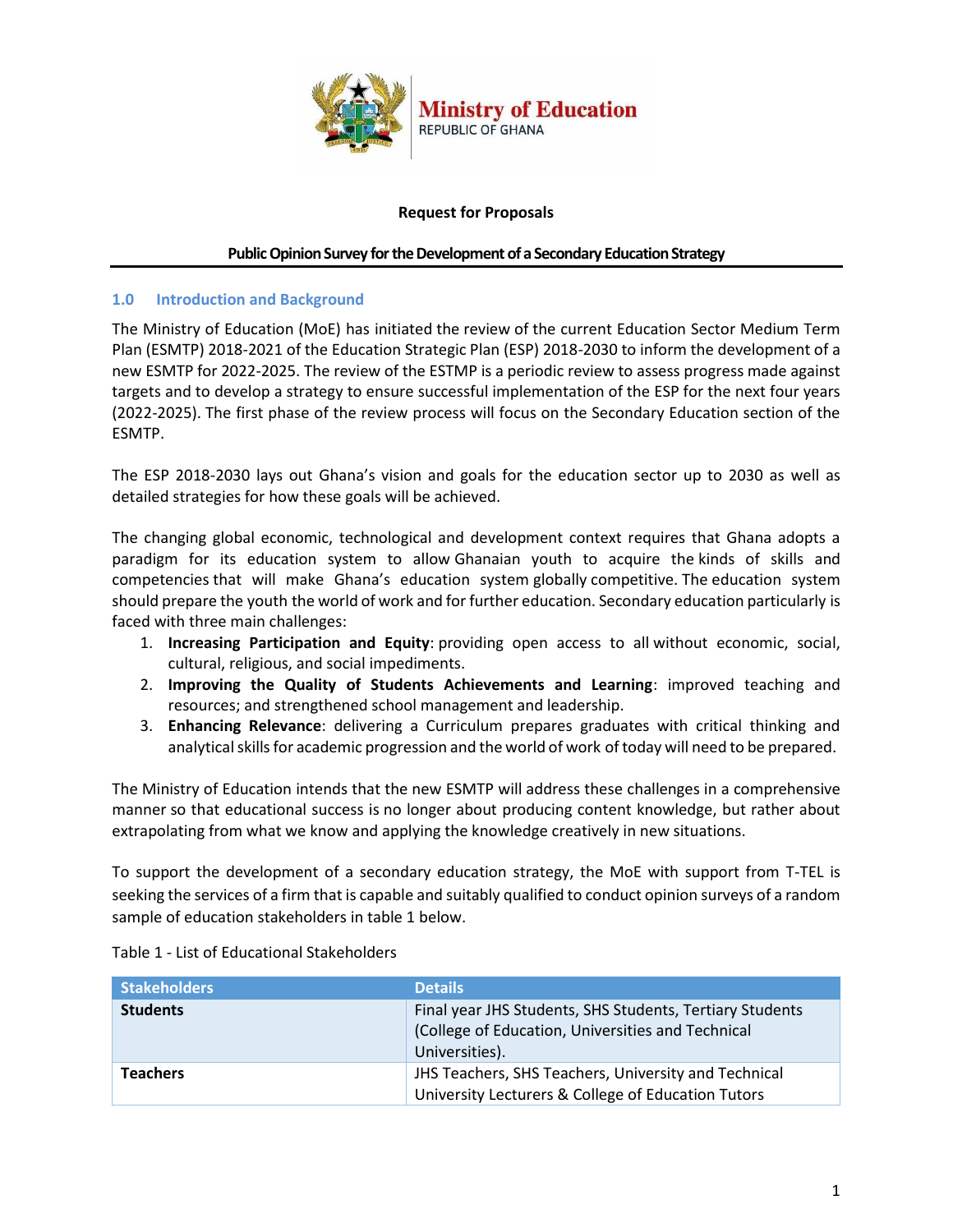| <b>School Leaders</b>                    | Head teachers from JHS and SHS, College Principals, Vice<br>Chancellors (or their reps), Conference of Heads of Assisted<br>Secondary Schools (CHASS), governing boards.                 |
|------------------------------------------|------------------------------------------------------------------------------------------------------------------------------------------------------------------------------------------|
| <b>Parents</b>                           | Parents of Students in JHS and or SHS                                                                                                                                                    |
| <b>Community leaders</b>                 | Opinion Leaders, Traditional Leaders, Religious Bodies                                                                                                                                   |
| <b>Alumni</b>                            | <b>Old Student Associations in SHSs</b>                                                                                                                                                  |
| <b>Employers</b>                         | Association of Ghana Industries, Ghana Employers<br>Association                                                                                                                          |
| <b>Agencies and development partners</b> | Heads of agencies such as GES (National, Regional and<br>District), NaCCA, NaSIA, NTC, GTEC, development partners<br>(FCDO, USAID, UNICEF, UNESCO, UNHCR, Mastercard<br>Foundation etc.) |
| <b>Unions</b>                            | GNAT, NAGRAT etc.                                                                                                                                                                        |

## **2.0 Purpose of the Assignment**

The purpose of the assignment is to undertake an opinion survey to provide evidence for the development of the secondary education strategy by ascertaining what stakeholders would like to see in the secondary education. Specifically, the survey seeks to ascertain:

- a. Stakeholders' views on secondary education provision in Ghana (in terms of expectations regarding provision of resources - infrastructure, teaching and learning materials, teachers; quality of teaching and learning; learning outcomes, and preparations for work and further studies).
- b. The set of skills and competencies stakeholders perceive are required for Ghanaian secondary school graduates to meet the demands of further education and the world of work.
- c. The training (professional and academic) stakeholders perceive teachers need, to prepare secondary school students to acquire the required competencies and skills.
- d. The governance and leadership practices in secondary schools across the country.
- e. The supervisory practices that are in place to ensure that students are performing to the best of their abilities.

# **3.0 Scope of Work**

**The firm to be contracted for this assignment will be responsible for the following tasks:**

- 1. **With MoE and T-TEL, understand the aims, objectives, and vision for the data collection.** We intend to implement this contract through a collaborative partnership with the contracted firm and is amenable to and encourages ideas and suggestions that can improve the quality, efficiency, and effectiveness of the overall assignment.
- 2. **Submit an inception report within one week of contract signing.** At a minimum, the inception report shall identify the key stakeholders to interview, a detailed discussion of the proposed sampling and data-collection methods<sup>1</sup>, a description of the firm's procedures for assuring quality control, and a proposed timeline. Upon review and approval of the inception report the contracted firm can begin work on the tasks that follow.
- 3. **Recruit, train, and manage** survey enumerators with appropriate experience, preferably with computer-assisted personal interviewing.

 $1$  Considering the nature of the research objectives, we expect that the firm will implement a mixed method (quantitative and qualitative) to collect data from the listed stakeholders.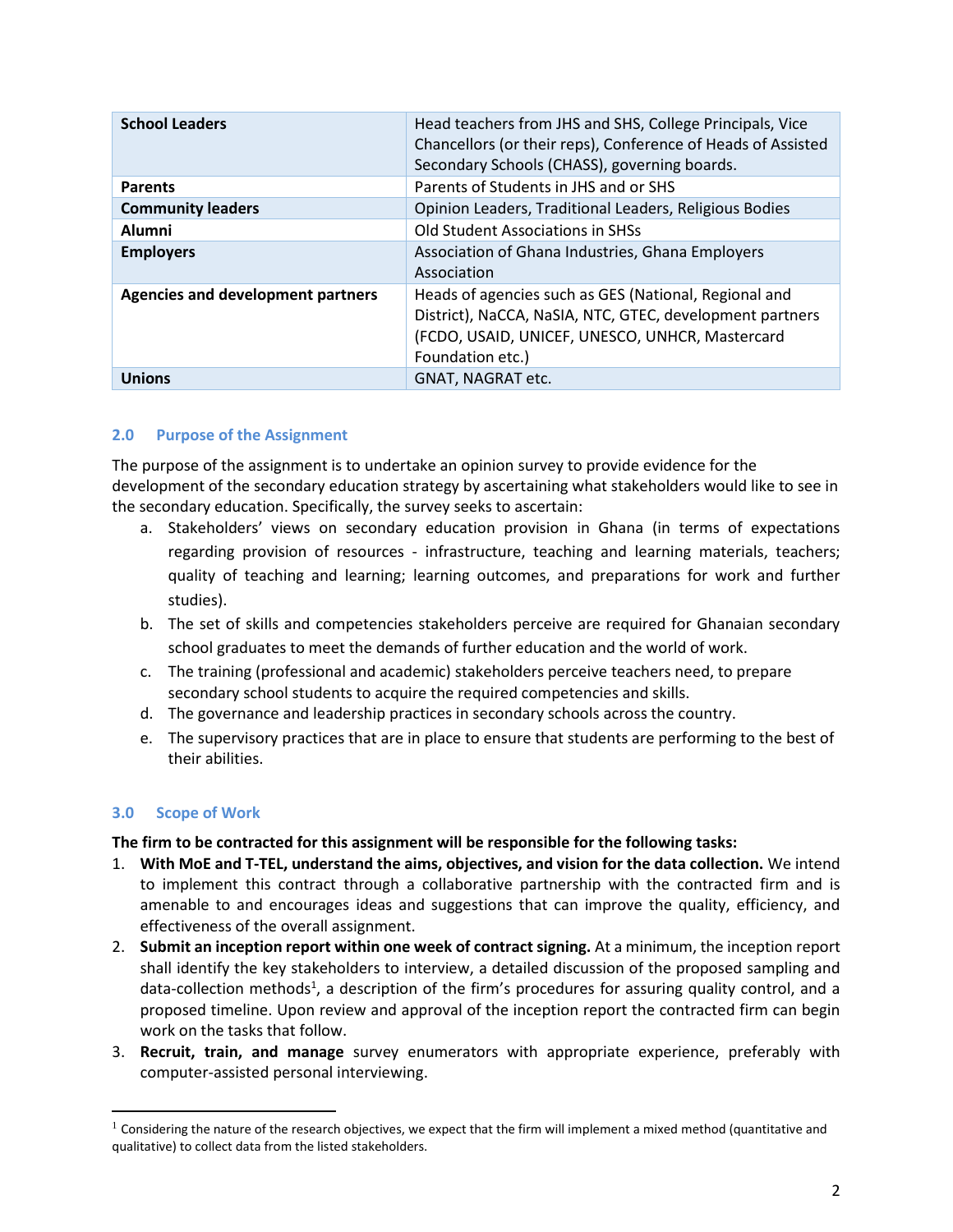- **4. Collect the required data from the identified stakeholders.**
- 5. **Conduct data entry, cleaning, and processing**.
	- **Submit a proposed data-analysis plan by third week of contract signing** that describes how the collected data will be analysed and presented creatively and productively. These should not be generic plans but rather ones that discuss what specific statistical and qualitative methods for analysis will be applied to each data set and topic. An annex to the plans shall include proposed shells for tables and figures.<sup>2</sup> All data should be disaggregated by sex and disability if possible. At T-TEL's request an oral presentation to discuss the plans may be scheduled after their submission.
- 6. **Conduct analysis** of the quantitative data and provide appropriate interpretation of the qualitative data. We are also interested in any gender-related differences that may exist as well as the reasons for the differences.
- 7. **Submit a draft final report** no later than **10th September 2021.**
- 8. **Address and respond to all comments** from the MoE and T-TEL and **submit a final report** no later than **24 th September 2021.**
- 9. Participate in meetings as and when requested by MoE and T-TEL.

## **4.0 Relevant Documents for the Assignment**

- 1. Education Strategic Plan (ESP) 2018-2030
- 2. Concept note Opinion Survey for Secondary Education Strategy Development

## **5.0 Submission of Proposals**

**Separate** financial and technical proposals should be submitted to Abdul-Karim Kadiri via [Abdul.Karim-](mailto:Abdul.Karim-Kadiri@t-tel.org)[Kadiri@t-tel.org](mailto:Abdul.Karim-Kadiri@t-tel.org) and Kingsley Boachie vi[a kingswaypc89@gmail.com](mailto:kingswaypc89@gmail.com) no later than **12th July 2021.** 

Proposals, excluding annexes, should be no more than 10 pages in length and describe the firm's skills, abilities, and capacity to complete the assignment. Responses should discuss and convincingly demonstrate the firm's capabilities and experience with (a) data collection and quality control, including that associated with the draft and final reports and, (b) random sampling that will produce a representative sample of education stakeholders. Prior, relevant experience in the education sector, is also germane.

Proposals should also include the names and contact information for three prior or current clients and an example of a recent work product in English that best illustrates the firm's ability to produce a high-quality report for MoE and T-TEL. CVs of all key personnel shall not exceed three pages each. Proposals shall indicate the role of each key person and describe in detail the relevant qualifications etc.

# **6.0 Evaluation of Proposals**

**25 points:** Relevant experience of key personnel included in the proposal plus a discussion of how the enumerators will be selected and trained and their minimum qualifications. These qualifications must include criteria related to the observers' professional competence in education.

**20 points:** demonstrated expertise with random sampling, data collection, and data analysis.

**10 points:** relevant experience conducting education research.

**15 points:** (a) assessment of a work product completed within the past three years that best illustrates the firm's ability to produce a high-quality report; and (b) former clients' appraisal of the firm's ability to

<sup>2</sup> A table shell includes labels and titles but no data.